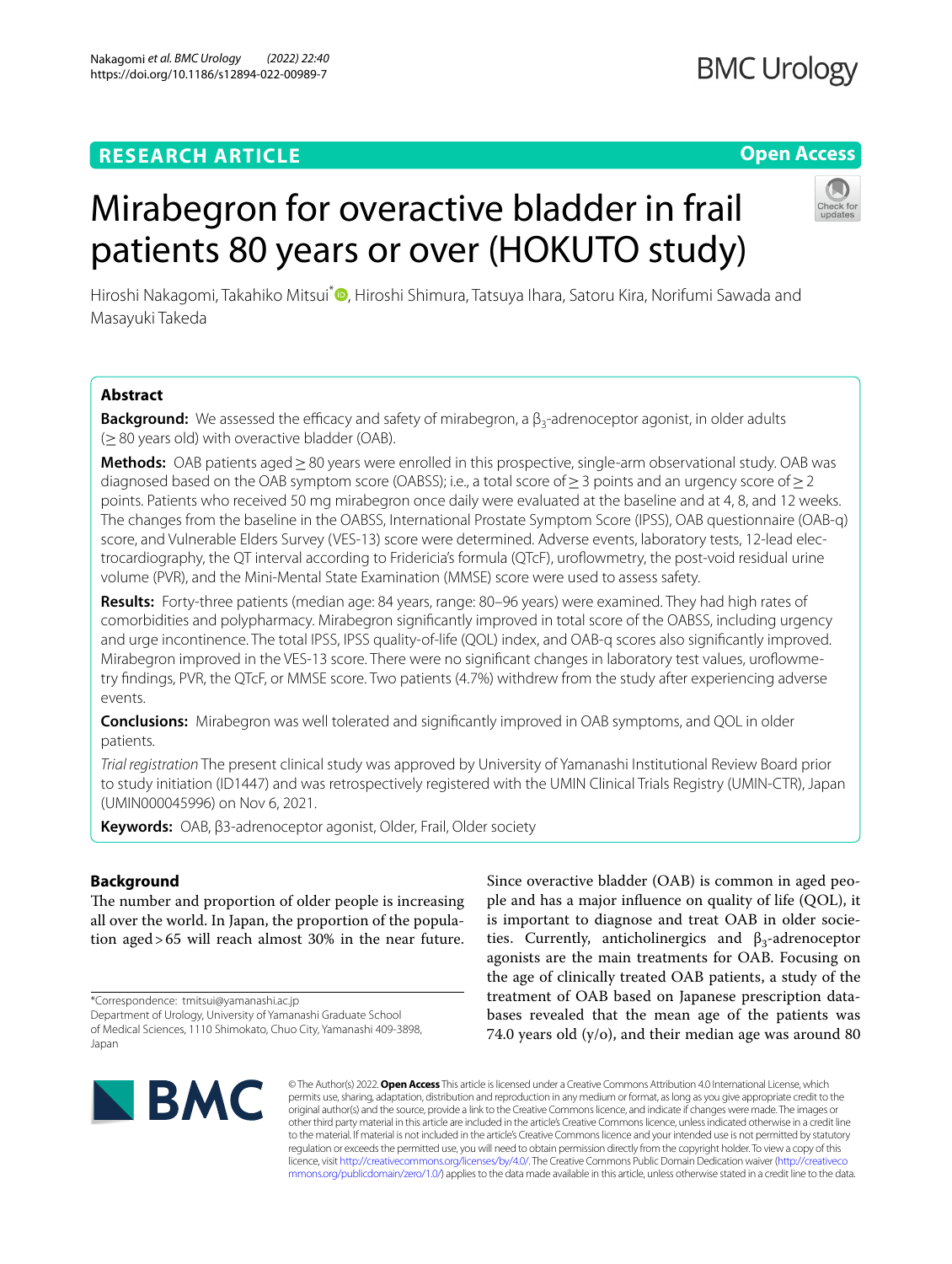y/o. Furthermore, 81.3% of OAB patients that received prescriptions for treatment were  $> 65$  y/o, and 59.4% were  $\geq$  75 y/o [[1\]](#page-6-0).

In older patients, frailty is currently a major global health burden in older societies because it results in negative health outcomes [[2\]](#page-6-1). Frailty is also known to be associated with OAB  $[3, 4]$  $[3, 4]$  $[3, 4]$  $[3, 4]$  $[3, 4]$ . Thus, it is an important factor in the treatment of older patients with OAB. Furthermore, anticholinergics are known to cause some adverse events (AEs), particularly cognitive function impairment, in older patients. On the other hand, it is well known that β3-adrenoceptor agonists have diferent mechanisms of action to anticholinergics and do not cause the typical AEs associated with anticholinergics. However, in older patients there is little evidence about whether β3-adrenoceptor agonists induce AEs when used to treat OAB.

Mirabegron was developed as the frst β3-adrenoceptor agonist for treating OAB in Japan, and it has been widely used to treat OAB, including in older patients. In the present study, the efficacy and safety of mirabegron were assessed in older patients ( $\geq 80$  y/o) with OAB.

# **Methods**

# **Study design**

This 12-week, prospective, single-arm observational study (University Hospital Medical Information Network Clinical Trials Registry, ID1447) (UMIN000045996, Nov 6, 2021, retrospectively registered) was conducted between March 2016 and July 2017 at two communitybased hospitals (Koyo Hospital and Shiokawa Hospital) in Yamanashi, Japan. The study protocol was approved by the institutional review boards of each participating hospital. All patients gave their written informed consent after receiving a full explanation about the study.

Figure [1](#page-1-0) showed study-flow chart. Patients aged≥80 years with persist OAB symptoms after behavioral therapy were consecutively enrolled in this study. OAB was defned as a total OAB Symptom Score (OABSS) of≥3 points and an OABSS urgency score (Q3) of  $\geq$  2 [\[5](#page-6-4)]. Patients received 50 mg mirabegron once daily. The examined efficacy endpoints were the changes from the baseline to 4, 8, 12 weeks after treatment in the following items: the OABSS, International Prostate Symptom Score (IPSS), the IPSS QOL score, the OAB questionnaire  $(OAB-q)$  score, uroflowmetry (UFM) fndings, the post-void residual urine volume (PVR), the Vulnerable Elders Survey-13 (VES-13) score, and the mini-mental state examination (MMSE) score. The VES-13 was used to evaluate frailty in older people. In Japanese, VES-13 scores of 3–6 and≥7 correspond to vulnerable individuals and frail individuals, respectively  $[6]$  $[6]$ . The Japanese version of the MMSE was used



<span id="page-1-0"></span>to measure global cognitive function in the present study [[7\]](#page-6-6). At the baseline and 12 weeks, laboratory tests and 12-lead electrocardiography (ECG) were performed, and the QT interval corrected for heart rate using Fridericia's formula (QTcF) was also assessed.

Patients were excluded if they had uncontrollable hypertension, malignant tumors, long QT syndrome, clinically signifcant renal disease, severe heart failure, predominant stress incontinence as determined by the investigator, signifcant bladder outlet obstruction as indicated by a PVR of  $>50$  ml, severe voiding difficulties, an active urinary tract infection, neurogenic bladder such as multiple sclerosis or a spinal cord injury who had undergone treatment with other antimuscarinics within the 2 weeks before the baseline, or patients who were judged to be inappropriate subjects by the attending physicians. The continued use of all other medications, including diuretics, alpha-blockers, and 5-alpha-reductase inhibitors, was permitted.

# **Efficacy assessments**

The changes from the baseline in the OABSS, OAB-q score, IPSS, IPSS QOL score, and VES-13 score seen after treatment were evaluated as efficacy endpoints. The patients were instructed to complete sheets for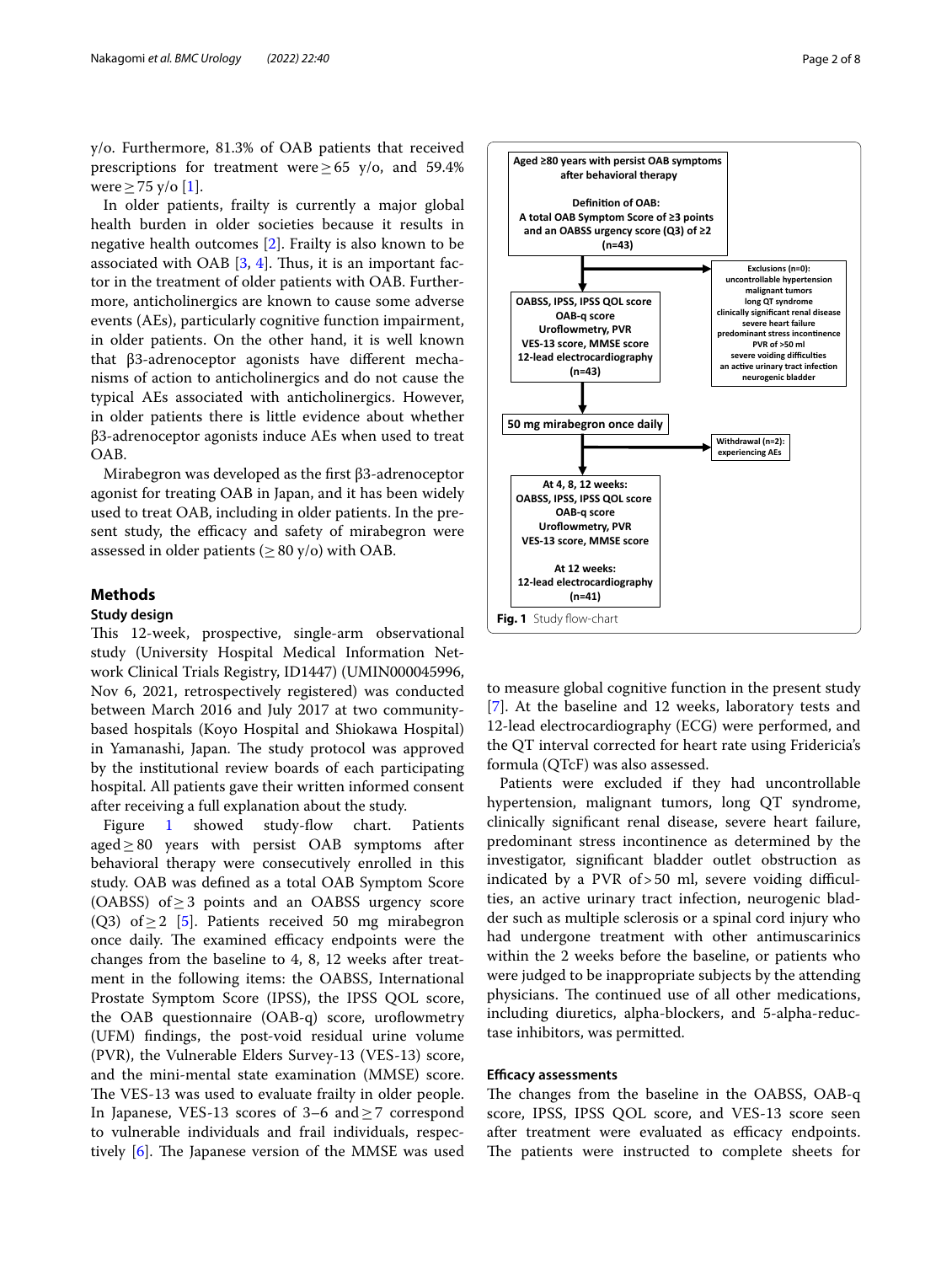calculating their OABSS, OAB-q, IPSS, IPSS QOL, and VES-13 scores at their 0-, 4-, 8-, and 12-week visits. The data obtained at the week-0 visit were used as the baseline.

The primary outcome was the changes of total OABSS from the baseline after treatment.

### **Safety assessments**

Safety was assessed based on AEs, laboratory tests, 12-lead ECG, the QTcF, UFM, the PVR, and the MMSE score. AEs observed after the administration of the frst dose of mirabegron were defned as treatment-emergent AEs (TEAEs). UFM fndings, the PVR, and the MMSE score were assessed at 0, 4, 8, and 12 weeks. Urinalysis was also performed at these visits. Routine laboratory tests and ECG were conducted at 0 and 12 weeks.

### **Statistical analysis**

Data are presented as the median and interquartile range (IQR). Changes in the OABSS, IPSS, OAB-q score, VES-13 score, MMSE score, heart rate (HR) and the QTcF were analyzed using analysis of the Wilcoxon signedrank test. *P*-values of < 0.05 were considered significant. All statistical analyses were performed using JMP pro 16 (SAS institute Inc., NC, USA).

# **Results**

#### **Patient characteristics at the baseline**

A total of 43 patients were enrolled in this study. Of the enrolled patients, 2 patients (4.7%) withdrew from the study after experiencing AEs.

The patients' characteristics at the baseline are sum-marized in Table [1.](#page-2-0) The median age of the patients was 84 y/o (range: 80–96 y/o). The patients consisted of

15 females (35%) and 28 males (65%). All of the males had benign prostatic hyperplasia (BPH) at baseline and had previously received treatment for BPH with  $\alpha$ 1-adrenoreceptor antagonists. The patients in this study had a median of  $3$  (IQR: 2-4) comorbid conditions. The median number of concomitant medications being taken was 6 (IQR: 3-9). The median total OABSS, IPSS, and IPSS QOL scores were 9 (IQR: 8–11), 15 (IQR: 9.5–21), and 5 (IQR:  $4-6$ ), respectively. These results indicated that the patients in this study had moderate lower urinary tract symptoms and OAB symptoms. UFM showed a relatively low flow rate without a significant PVR (median 15 ml). The median VES-13 score was  $6$  (IQR: 3–8), and there were 12 frail patients (28%). The median MMSE score was 27 (IQR: 25–28), and it was  $\geq$  23 in all but 2 patients (95%) (Table [1\)](#page-2-0).

#### **Efcacy assessments**

Signifcant improvements from the baseline were seen in the total OABSS score at 4, 8, and  $12$  weeks (Fig. [2\)](#page-3-0). The mean change in the total OABSS score between the baseline and week 12 was −3.8 points, and the total OABSS score had normalized by week 12 in 36% (15/41) of the patients. The OABSS scores for urgency and urge incontinence were also signifcantly decreased after treatment (Fig. [2](#page-3-0)). Signifcant improvements in the total IPSS score from the baseline were seen at 8 and 12 weeks. The IPSS storage symptom score and IPSS QOL score were also signifcantly improved at 4, 8 and 12 weeks. Signifcant improvement was observed in the IPSS voiding score at 8 and 12 weeks (Fig. [3\)](#page-4-0). Regarding QOL, OAB-q symptom bother and OAB-q total health-related QOL (HRQL) scores were signifcantly improved at 8 and 12 weeks. In the HRQL subscales, signifcant improvements in the

<span id="page-2-0"></span>

| <b>Table 1</b> Patient characteristics at baseline (all patients $(n=43)$ ) |  |
|-----------------------------------------------------------------------------|--|
|-----------------------------------------------------------------------------|--|

| Median age (range)                                                 | 85 (80-96)          |
|--------------------------------------------------------------------|---------------------|
| No. of females (%)                                                 | 15(35)              |
| No. of males (%)                                                   | 28 (65)             |
| Median no. of comorbidities (IQR)                                  | $3(2-4)$            |
| Median no. of concomitant medications (IQR)                        | $6(3-9)$            |
| Median total OABSS (IQR)                                           | $9(8-11)$           |
| Median total IPSS (IQR)                                            | $15(9.5-21)$        |
| Median IPSS QOL score (IQR)                                        | $5(4-6)$            |
| Median voiding volume (ml) according to UFM (IQR)                  | 106.35 (56.8-132.8) |
| Median maximum flow rate (ml/s) (IQR)                              | $9.2(5.4 - 12.7)$   |
| Median PVR (ml) (IQR)                                              | $15(6.5 - 26.8)$    |
| Median VES-13 score (IQR)                                          | $6(3-8)$            |
| Median MMSE score (IQR)                                            | $27(25-28)$         |
| Median heart rate (beats/min) (IQR)                                | $64(57-73)$         |
| Median QT interval corrected using Fridericia's formula (ms) (IQR) | 419 (397.25-438)    |
|                                                                    |                     |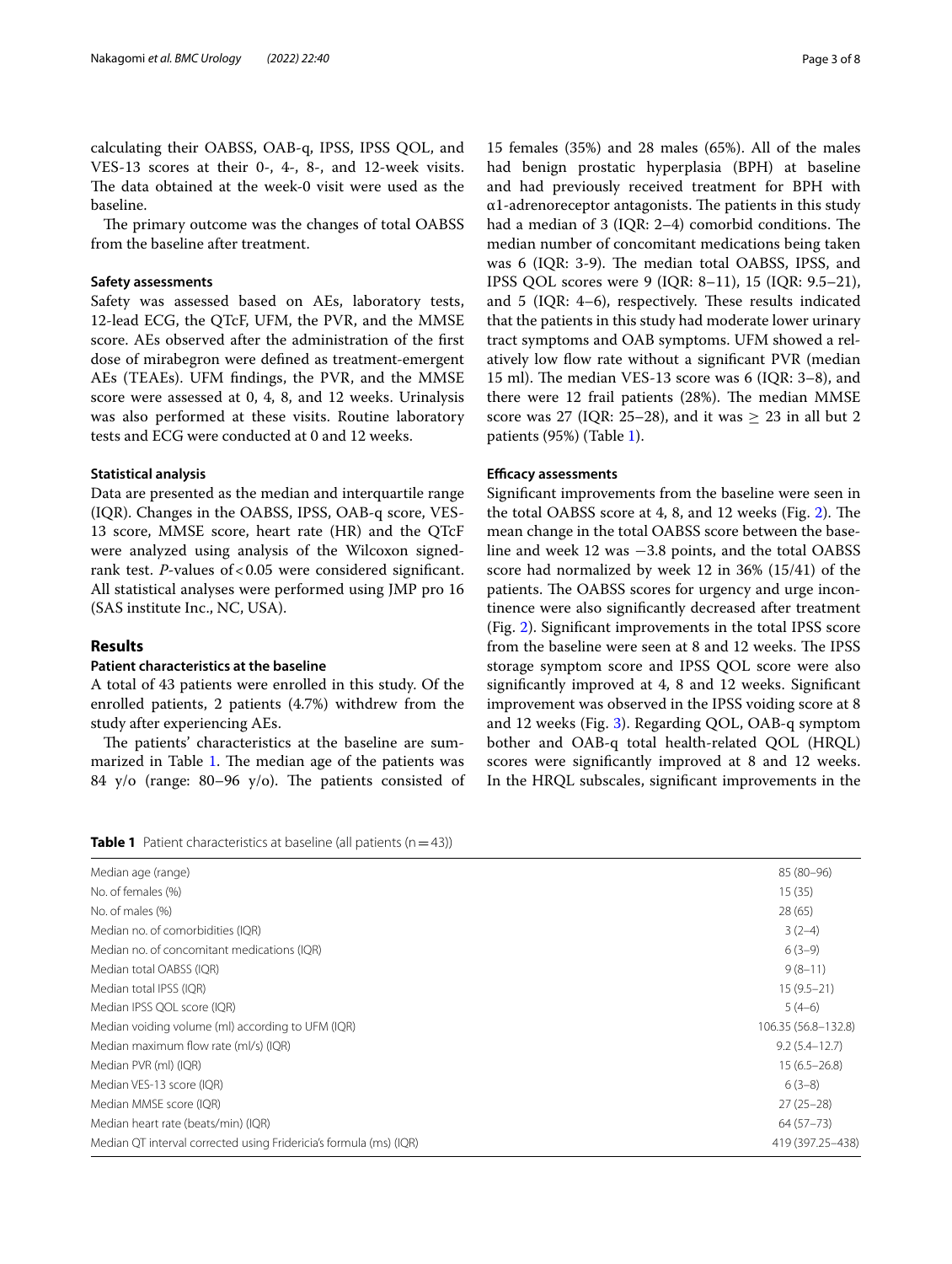|                        | <b>Baseline</b>    | Week 4          | Week 8                 | Week 12               |
|------------------------|--------------------|-----------------|------------------------|-----------------------|
| Heart rate (beats/min) | 64 (57 - 73)       |                 |                        | 63.5 (58-77)          |
| QTcF (ms)              | 419 (397.25 - 438) |                 |                        | 415 (401.25 - 433.25) |
| MMSE                   | $27(25-28)$        | 26.5 (24.25-29) | $28(26-29)$            | $27(26-29.5)$         |
| $VES-13$               | $6(3-8)$           | $5(4-7)$        | $4^{\#}$ (2-5.25)      | $3*(2.25-6)$          |
| VES-13 excluding age   | $3.5(1-6)$         | $3(1-6)$        | $1$ <sup>#</sup> (1-3) | $1^{\#}$ (1-4)        |

# <span id="page-3-1"></span>**Table 2** Safety after mirabegron treatment  $(n=41)$

Median (IQR)

\* *P*<0.05; #*P*<0.01 (vs. baseline)



<span id="page-3-0"></span>concern subscale were seen at 4, 8 and 12 weeks and in the coping and sleep subscale at 8 and12 weeks (Fig. [4\)](#page-5-0).

Focused on gender diference, the same trend of improvement was observed after mirabegron treatment (Additional fle [1](#page-6-7)).

# **Safety**

For all patients, the overall incidence of TEAEs was 4 cases (9.6%), and that of the drug-related TEAEs was 3 cases  $(7.3%)$ . The 1 patient  $(2.3%)$  who died of a ruptured abdominal aortic aneurysm after 12 weeks did not visit the hospital and received a prescription for mirabegron at 12 weeks. The ER doctors judged that there was no association between the ruptured abdominal aortic aneurysm and the mirabegron treatment. The drug-related TEAEs included lower-extremity edema with redness at week 8, pollakiuria at week 8, and a urinary tract infection at week 4. No cases of urinary retention were noted in this study, and no signifcant changes from the baseline were seen in the mean PVR or flow rate on UFM.

The median change in HR between the baseline and week 12 was 0.5 beats/min, which was not signifcant. The median change in the QTcF from the baseline to week 12 was 4 ms (Table [2\)](#page-3-1). However, there were no signifcant change in the QTcF from the baseline. At week 12, absolute QTcF of>450 ms were noted in 4 patients (9.7%), but there were no patients with absolute QTcF of>480 ms. Although increases in the QTcF of 30–60 ms from the baseline to week 12 were seen in 2 patients (4.9%), increases of>60 ms were not seen in any patients. There were no notable changes from the baseline in any laboratory parameter (Table [2\)](#page-3-1).

There was no deterioration in the mean MMSE score at 4, 8, or 12 weeks compared with the baseline (Table [2](#page-3-1)).

Regarding frailty, there was signifcant improvement in the VES-13 score between the baseline and 8 or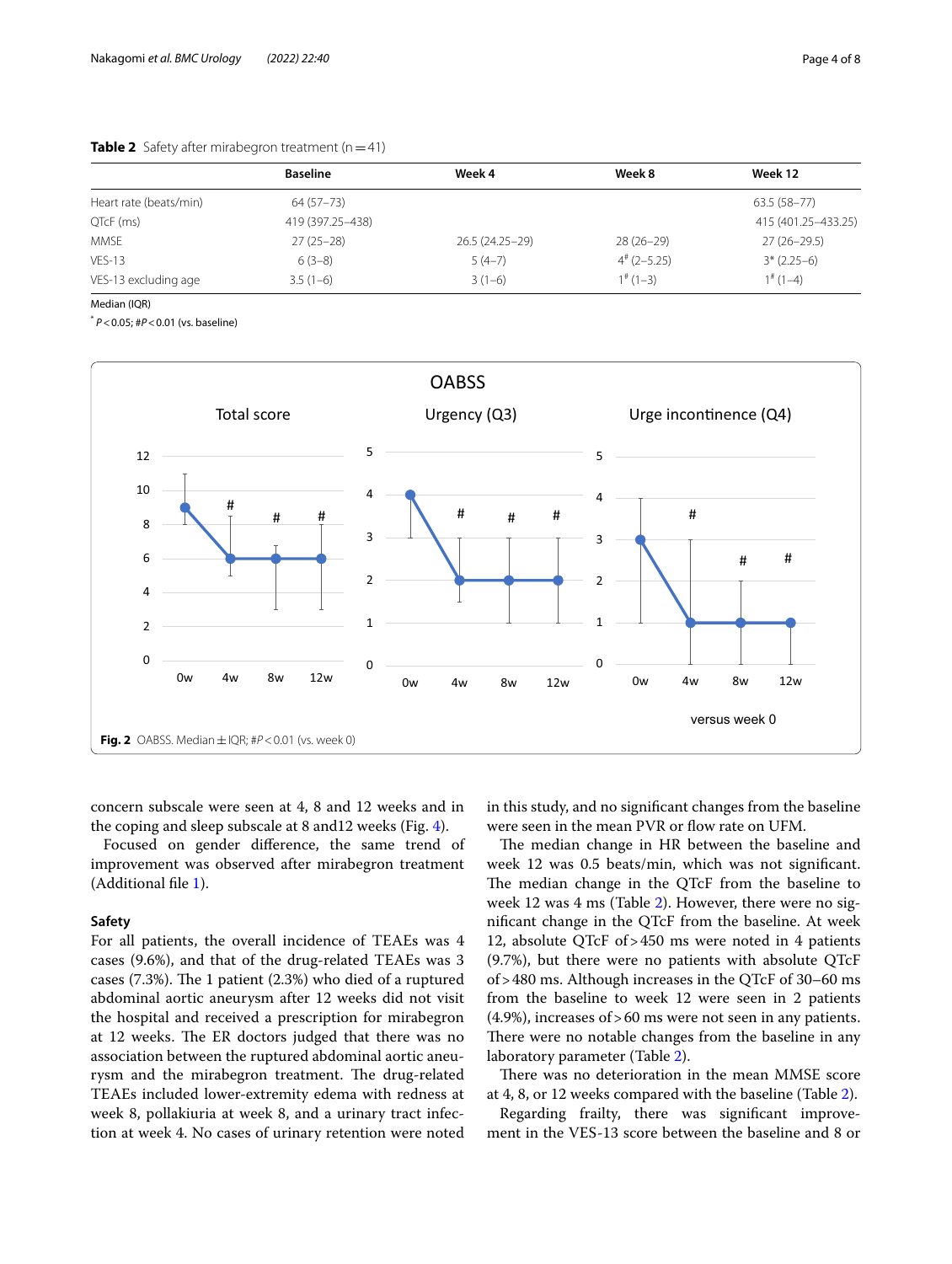

<span id="page-4-0"></span>12 weeks, though no change between the baseline and 4 weeks. When age was excluded as an item, a signifcant decrease in the VES-13 score from the baseline were also seen at 8 and 12 weeks (Table [2](#page-3-1)).

# **Discussion**

The prevalence of OAB is around  $10-20\%$  and increases with age [\[8](#page-6-8), [9\]](#page-6-9), and the treatment of OAB in aged patients, particularly frail patients, is an extremely important issue in older societies. In the present study, we demonstrated that a β3-adrenoceptors agonist, mirabegron, is an efective and generally well tolerated treatment for OAB in very old patients. These results provide important evidence that medically complex older individuals with OAB could beneft from treatment with mirabegron. Hence, mirabegron may be a suitable frstline treatment option for OAB in very old patients.

Healthcare systems currently face various problems associated with aged populations. For example, older individuals may be frail; i.e., exhibit age-associated functional decline, which is one of the most challenging issues in older societies. Frailty is characterized by increased risks of mortality, longer hospitalization, falls, impaired cognitive function, and polypharmacy [\[2\]](#page-6-1). It is also known that frailty is associated with OAB [[3,](#page-6-2) [4](#page-6-3)]. Older patients with OAB often have to take many concomitant medications and may have multiple comorbidities. Such comorbidities, which may be caused by falls or fractures, can impair their activity, [\[10](#page-6-10)[–12](#page-6-11)]. Indeed, on average the OAB patients in the present study had more than 3 comorbidities and were taking around 6 concomitant medications. The VES-13 scoring system suggested that 12 patients (28%) were frail. In older societies, it is important to treat older patients with OAB efficiently and safely.

Anticholinergics have been used as the frst-line treatment for OAB. In a study regarding the anticholinergic burden in the Japanese elderly population, it was demonstrated that anticholinergics were used more often in patients with OAB than in those without OAB, which was largely attributable to the use of antimuscarinics for OAB [[13](#page-6-12)]. However, anticholinergics can cause various AEs, such as a dry mouth, constipation, and impaired cognitive function. These AEs increase in frequency with age [\[14\]](#page-6-13). Furthermore, anticholinergics are also prescribed for various diseases in older individuals,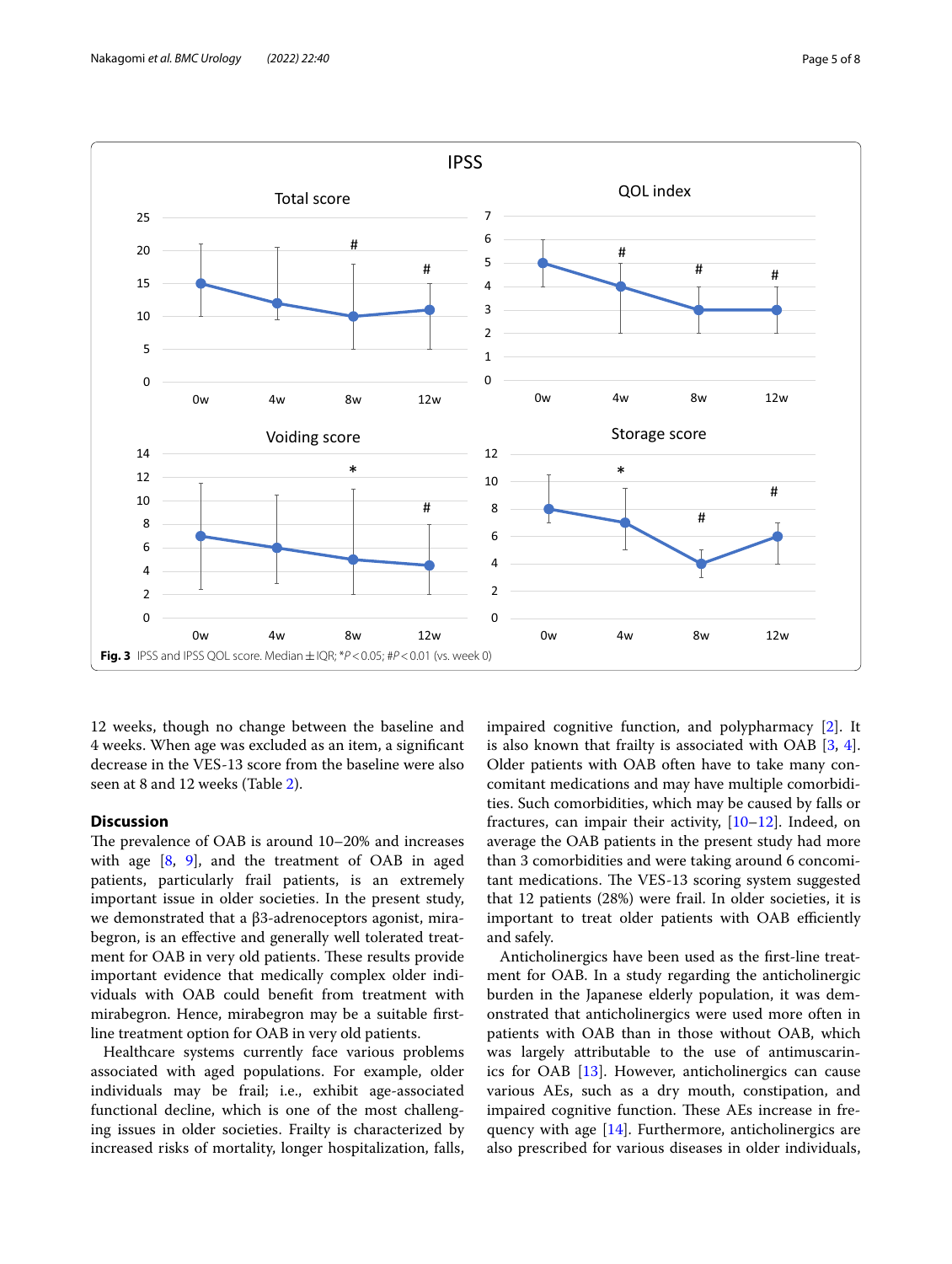

<span id="page-5-0"></span>which indicates that older patients may be at high risk of AEs, particularly dementia [[15](#page-7-0)]. Indeed, a systematic literature review revealed that long-term ( $\geq$  3 months) treatment with anticholinergics increased the risk of cognitive impairment or dementia compared with the nonuse of such drugs [[16\]](#page-7-1). Another study also reported that higher anticholinergic burden levels are associated with increased risks of falls and fractures  $[17]$  $[17]$ . Therefore, particularly in older patients, the prescription of anticholinergics should be avoided, and alternative medications, such as β3-adrenoceptor agonists, should be considered for OAB to reduce the anticholinergic burden.

Under these circumstances, pharmacotherapy for OAB should be selected carefully in older patients. Several studies have examined the efficacy and safety of mirabegron in older patients with OAB. In the PILLAR study, which was a phase IV randomized placebo-controlled study investigating the efficacy, safety, and tolerability of mirabegron in OAB patients with incontinence aged $\geq$  65 years, mirabegron demonstrated good efficacy, was well tolerated, and had a known safety profle, even in patients aged  $\geq$  75 years [\[18](#page-7-3)[–20](#page-7-4)]. In Japan, Yoshida et al. examined the safety and efectiveness of mirabegron in patients aged  $\geq$  75 versus those aged < 75 years [\[20](#page-7-4)]. Their study revealed that, although compared with the patients aged <75 years, those aged  $\geq$  75 years seemed to have more severe OAB, involving a longer disease duration, were frailer (characterized by a lower body mass index), had more comorbidities, and exhibited greater concomitant drug use Thus, mirabegron exhibited good efficacy and tolerability, even in the older patients in a real-world clinical setting.

Griebling et al. revealed that treatment with mirabegron for 12 weeks did not afect cognitive function in patients aged $\geq 65$  years, as measured by the Montreal Cognitive Assessment [\[20\]](#page-7-4). Welk et al. also reported that the use of mirabegron in patients with OAB was associated with a lower risk of new-onset dementia compared with the use of anticholinergics  $[21]$  $[21]$ . Thus, mirabegron is a more suitable treatment for older patients with OAB than anticholinergics in terms of its efficacy, safety, and tolerability.

However, there are still questions about whether mirabegron is efective and safe in older OAB patients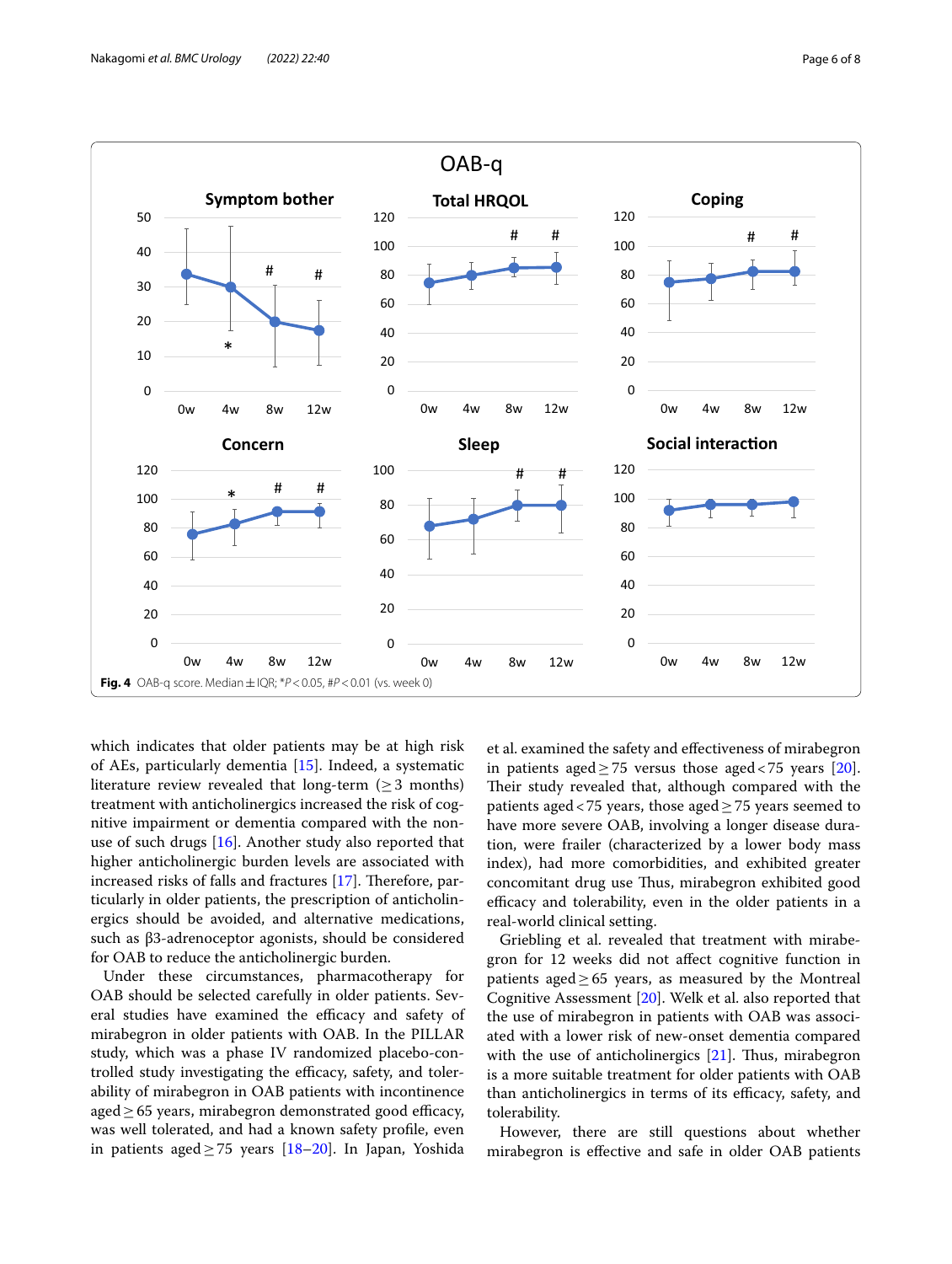because according to Japanese databases the median age of the patients prescribed OAB medications is around 80 y/o [\[1](#page-6-0)], which means that there many OAB patients aged  $\geq$  80 y/o that are prescribed such drugs. Therefore, the present study focused on the efficacy and safety of mirabegron in OAB patients aged  $\geq$  80 y/o. It revealed that mirabegron is an efective and generally well tolerated treatment for≥80 y/o OAB patients. Furthermore, while mirabegron did not affect the cognitive function of these older OAB patients, it may have reduced their frailty. This may have been due to the OAB patients being able to engage in more social activity. This is the first study to provide important evidence about medical treatment for OAB in older patients.

Our study has several limitations. First, the results are preliminary because this was a small and single-arm open-label trial conducted in Japan. An additional placebo-controlled study would be necessary to elucidate the true efficacy profile of mirabegron in older OAB patients. Second, to evaluate frailty, we used the VES-13, which may not accurately assess frailty. Third, the MMSE may not be sufficiently sensitive for detecting small shortterm changes in cognitive function. Fourth, any further data on safety and efficacy at longer follow-up of more than 12 weeks are lacking. Further studies are necessary to examine these points.

# **Conclusions**

Mirabegron signifcantly ameliorated OAB symptoms and was generally well tolerated in older patients. It also significantly improved QOL in these patients. This study provided very important evidence regarding the treatment of OAB in older patients.

#### **Abbreviations**

AEs: Adverse events; ECG: Electrocardiography; HR: Heart rate; HRQL: Healthrelated QOL; IPSS: International Prostate Symptom Score; IQR: Interquartile range; MMSE: Mini-Mental State Examination; OAB: Overactive bladder; OABSS: Overactive Bladder Symptom Score; OAB-q: OAB questionnaire; PVR: Post-void residual urine volume; QOL: Quality of life; QTcF: QT corrected for heart rate using Fridericia's formula; TEAEs: Treatment-emergent adverse events; UFM: Uroflowmetry; VES-13: Vulnerable Elders Survey; y/o: Years old.

#### **Supplementary Information**

The online version contains supplementary material available at [https://doi.](https://doi.org/10.1186/s12894-022-00989-7)  $\alpha$ /10.1196/ $\epsilon$ 12904-022-00090

<span id="page-6-7"></span>**Additional fle 1:** Gender diference in IPSS, OABSS and OAB-q.

#### **Acknowledgements**

We thank the medical staff at Koyo Hospital and Shiokawa Hospital.

#### **Authors' contributions**

HN: data collection, data analysis, manuscript writing. TM: data analysis, manuscript editing. HS: data analysis. TI: data analysis. SK: data analysis. NS: data analysis. MT: data analysis, manuscript editing, other (supervision). All authors have read and approved the manuscript.

# **Funding**

Not applicable.

#### **Availability of data and materials**

We cannot provide and share our datasets in publicly available repositories because of informed consent for participants as confdential patient data.

#### **Declarations**

#### **Ethics approval and consent to participate**

All procedures performed in studies involving human participants were carried out in accordance with the ethical standards of the institutional research committee (University Hospital Medical Information Network Clinical Trials Registry, ID1447) and with the 1964 Helsinki Declaration and its later amendments or comparable ethical standards. Informed consent was obtained from all individual participants included in this study.

#### **Consent to publish**

Not applicable.

#### **Competing interests**

There are no potential competing interests to declare.

Received: 31 October 2021 Accepted: 10 March 2022 Published online: 21 March 2022

#### **References**

- <span id="page-6-0"></span>1. Yamagami H, Imura M, Hiro S. The demographics and treatment circumstances of patients receiving OAB treatment medication. Jpn J Urol Surg. 2014;27:1183–90.
- <span id="page-6-1"></span>2. Chu W, Chang SF, Ho HY. Adverse health effects of frailty: systematic review and meta-analysis of middle-aged and older adults with implications for evidence-based practice. Worldviews Evid Based Nurs. 2021;18:282–9.
- <span id="page-6-2"></span>3. Omae K, et al. Gait speed and overactive bladder in the healthy community-dwelling super elderly: the Sukagawa study. Neurourol Urodyn. 2019;38(8):2324–32.
- <span id="page-6-3"></span>4. Soma O, et al. Relationship between frailty and lower urinary tract symptoms among community-dwelling adults. Low Urin Tract Symptoms. 2020;12(2):128–36.
- <span id="page-6-4"></span>5. Homma Y, et al. Assessment of overactive bladder symptoms: comparison of 3-day bladder diary and the overactive bladder symptoms score. Urology. 2011;77(1):60–4.
- <span id="page-6-5"></span>6. Rodin MB, Mohile SG. A practical approach to geriatric assessment in oncology. J Clin Oncol. 2007;25(14):1936–44.
- <span id="page-6-6"></span>7. Sugishita M, Hemmi I, Takeuchi T. Reexamination of the validity and reliability of the Japanese version of the Mini-Mental State Examination (MMSE-J). Jpn J Cogn Neurosci. 2016;18:168–83.
- <span id="page-6-8"></span>8. Coyne KS, et al. National community prevalence of overactive bladder in the United States stratifed by sex and age. Urology. 2011;77(5):1081–7.
- <span id="page-6-9"></span>9. Stewart WF, et al. Prevalence and burden of overactive bladder in the United States. World J Urol. 2003;20(6):327–36.
- <span id="page-6-10"></span>10. Soliman Y, Meyer R, Baum N. Falls in the elderly secondary to urinary symptoms. Rev Urol. 2016;18(1):28–32.
- 11. Ganz ML, et al. Real-world characteristics of elderly patients with overactive bladder in the United States. Curr Med Res Opin. 2016;32(12):1997–2005.
- <span id="page-6-11"></span>12. Szabo SM, et al. The association between overactive bladder and falls and fractures: a systematic review. Adv Ther. 2018;35(11):1831–41.
- <span id="page-6-12"></span>13. Yoshida M, et al. Anticholinergic burden in the Japanese elderly population: use of antimuscarinic medications for overactive bladder patients. Int J Urol. 2018;25(10):855–62.
- <span id="page-6-13"></span>14. Fortin MP, et al. Efects of anticholinergic drugs on verbal episodic memory function in the elderly: a retrospective, cross-sectional study. Drugs Aging. 2011;28(3):195–204.